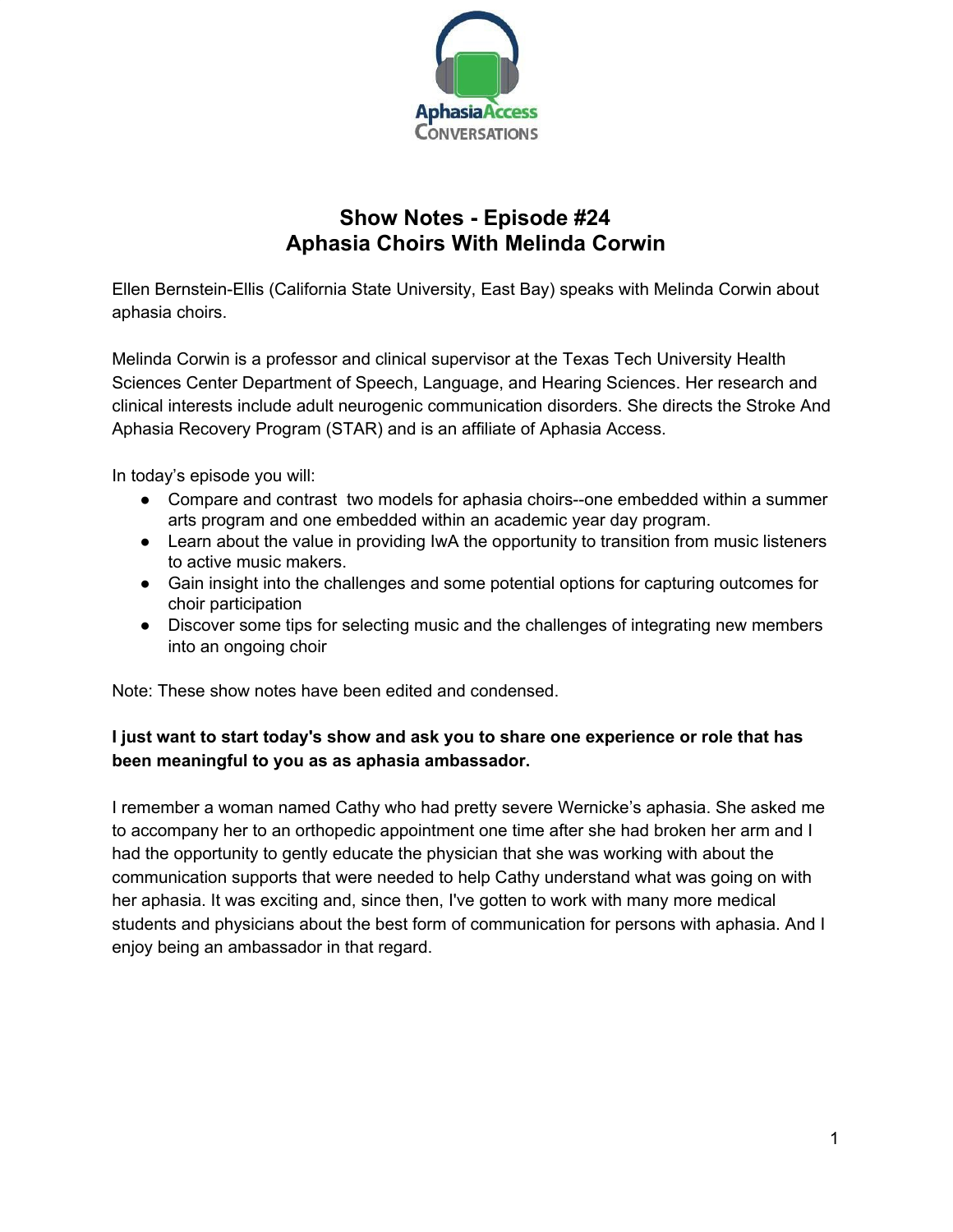

**That's a wonderful story and I sure wish that we had more opportunities to provide that type of support to our clients when they are out in the community whether it be a bank, a community book club, their church or their doctor.**

**I want to be transparent because we have both been involved in aphasia choirs for some time. You asked that we make this more of a joint conversation than a typical podcast interview.**

**Aphasia choirs are a growing activity. I know that there are over 30 official choirs worldwide. So, can I ask you to start by sharing a little bit about your setting and your STAR program?**

Our STAR program is a university-based, community outreach program. Right now, we just have funding for nine months of the school year and we have programming for just one hour per week. But it's a large program that involves 10 different small groups, a total of about 40 persons with aphasia, 20 graduate speech language pathology students, and five clinical supervisors. One of our 10 groups is a caregiver's network. From that Star program, we're currently funded through grants and an endowment fund. We've also been able to fund a two-week summer program and it's a day camp of sorts and it's called the Aphasia Arts Program. This program is really where our aphasia choir was born. It's an arts camp and so we start at 10:00 in the morning and we have a brief current events discussion followed by choir practice for about an hour and 15 minutes. Then we all have lunch together and then we have art classes taught by an art therapist. In total, it''s three hours every day - Monday through Thursday - for two weeks. At the end of that two-week summer program, our program culminates with a choir concert for the entire community and an art exhibit. Typically, we have about 150 people in attendance for that including not just friends and family, but also members of the community who hear about us through public service announcements on the radio.

Ellen, I'm very excited to make this more of a dialogue and exchange of ideas between the two of us because you've helped me so much in learning things about implementing an aphasia choir. Could you share a little bit about your aphasia choir in East Bay?

**The Aphasia Treatment Program (ATP) is also a university-based community outreach program but we kind of flip it. You run your choir during the summer and we run our choir for nine months during the school year. ATP offerers aphasia treatment groups from 10:30 to 3:30 two times per week. We are currently funded through donations and university support. ATP was started by Dr. Jan Avent in 1996 and the Aphasia Tones Choir was added to the program in the fall of 2009 when I came on. So, that's a quick snapshot of how the Aphasia Tones fit into our clinical program.**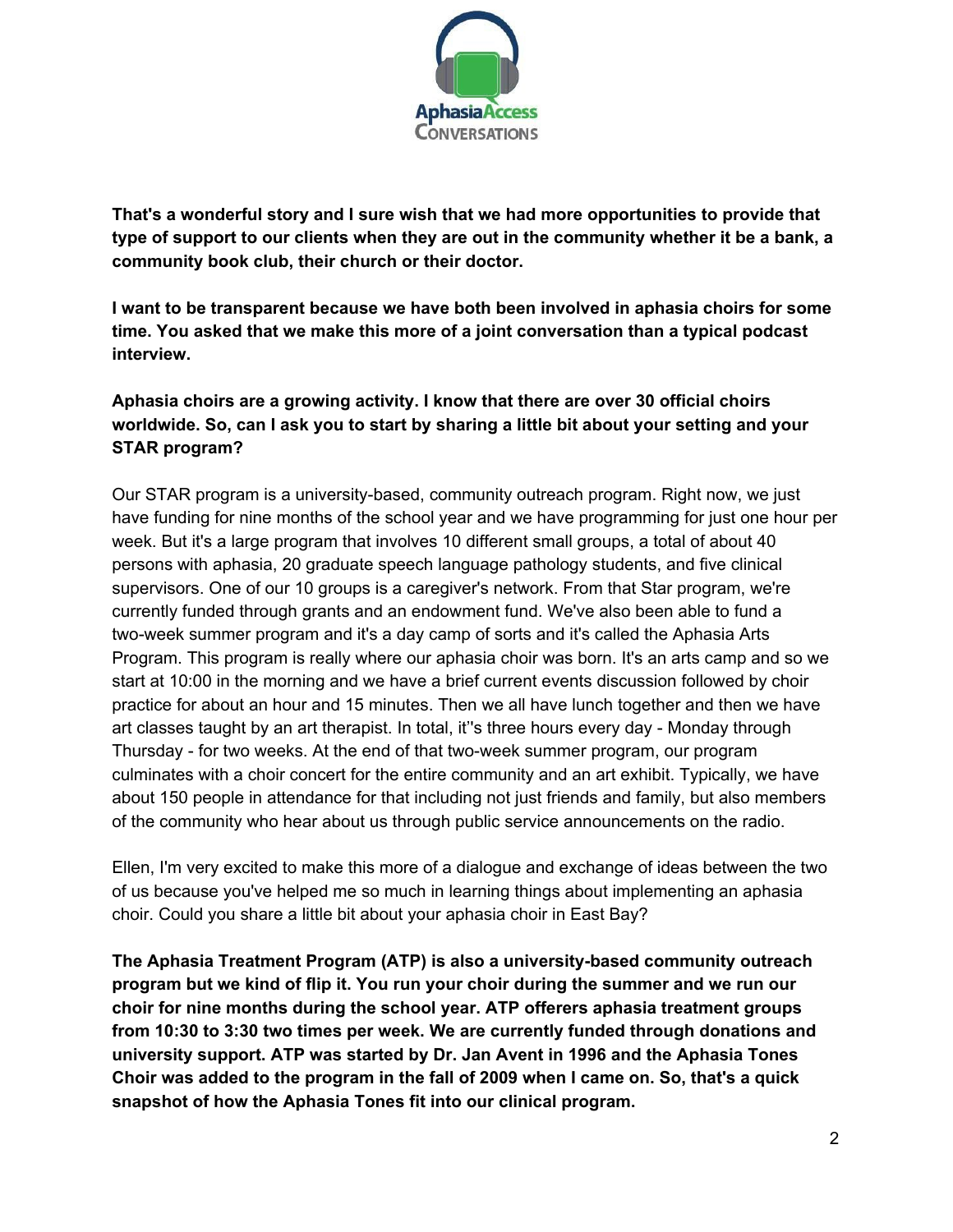

#### **So let's start back with the origin of your aphasia choir. How did you get started?**

I had a graduate's speech language pathology student who came to my office hours and she shared that she had her Bachelors in Music Education. We had been reading some of the research and, at that time there wasn't a lot out there, but we had been talking about the benefits of aphasia choirs and she said that she would like to start one. She served as a director and we tried it for the first time in the summer of 2012.

**Similarly, we had a graduate student help us launch the Aphasia Tones. There was just this increased energy and engagement of our ATP members doing music-themed group activities. I was very influenced by the work of Carol Pound and her colleagues. They commented that there's reduced access to the creative arts when you have aphasia. I was fortunate that first quarter as director of ATP because I had a graduate student named Michelle Lussier who had a background as a singer. She was just courageous enough to say "yes!" when I asked if she'd help lead a choir so we could transition the members from being just listeners of music to participants. That was our goal.**

#### **I was wondering if you had to convince your members to give it a try.**

We did. I remember that first year we created some aphasia-friendly flyers and we talked about the benefits of using melody and rhythm to promote speech. LIke you, we also talked about the opportunity to participate in and appreciate the arts. I believe that we had about 10 persons with aphasia that first year. We've since doubled that number and have closer to 20 - 25 each summer. How about you?

**We had to do a little sales pitch as well. We used part of a wonderful resource created by the Aphasia Institute. They had a music therapist named Linda Dessau who had created material for their website promoting the benefits of singing in an aphasia-friendly way. So, we used the elements of that and created a Powerpoint slideshow to show our members. We started out with about 10-12 people out of the 25 in the program. But, after everybody heard the laughter and engagement that came out of the room during rehearsals, people's interest piqued and we quickly grew. Now we're somewhere in the neighborhood of about 25 members.**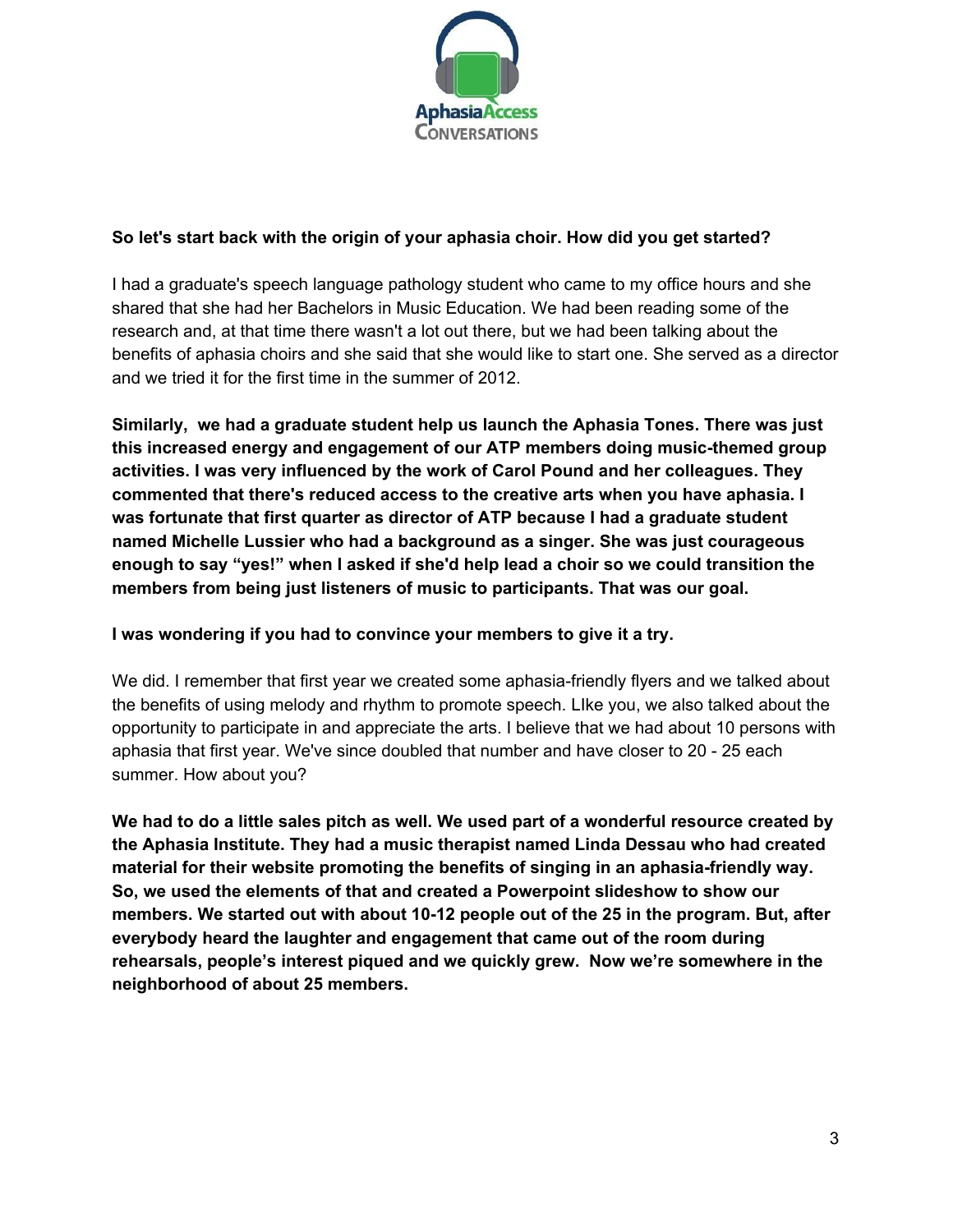

# **When you started out, did you view your choir as a LPAA Model or an Impairment-based model?**

I think when we began we probably were thinking a little more under an impairment-based model. That is seen through how we suggested that it might improve participants' speech. But, now our entire STAR program is more under the Life Participation Approach to Aphasia model. Our arts program falls under that model because the participation is what's so enjoyed. The humour, the laughter, the involvement - the group dynamic is just such a wonderful part of it.

**We felt the same way from the very beginning, actually. Our choir is embedded within a larger program and most of the members who are in the choir are part of the ATP full day program. So it was really hard to tease out changes in impairment-based measures that we could ascribe just to the choir because maybe the changes could come from their book club participation or their news group or their cooperative therapy, Because of that, we really just felt it was strongly a life participation choir - getting individuals to be members of a choir.**

# **Do you keep any outcomes of choir participation? Have you learned what best captures your outcomes?**

Yes, we do keep data. It's been challenging, but over the years we've actually tried several things. My colleague **James Dombroski**, who is a motor speech expert and who also helps to supervise the aphasia choir, does record a brief language sample pre and post choir. He measures breath support in terms of sustained phonation both pre and post participation. We've also tried some different measures such as the SAQOL-39 and we've used the Assessment for a Living with Aphasia (ALA) to try to get at some of these outcomes that may be a result of the choir.

We have modified something called the Program Evaluation Inventory and we've turned it into a more aphasia-friendly inventory where we just ask them: What did you think of the choir? Would you recommend this to someone else who has aphasia? Did you find it beneficial? Then we give them a rating scale - very similar to what's on the Assessment for Living with Aphasia scale in terms of being a visual analogue scale with the anchors of a sad face and then a happy face at the other end. They can place a mark anywhere along that 100 millimeter continuum and then we can go back and measure that to get more of an idea of ecological validity and what the members take take from the choir experience.

What outcome measures have you guys tried?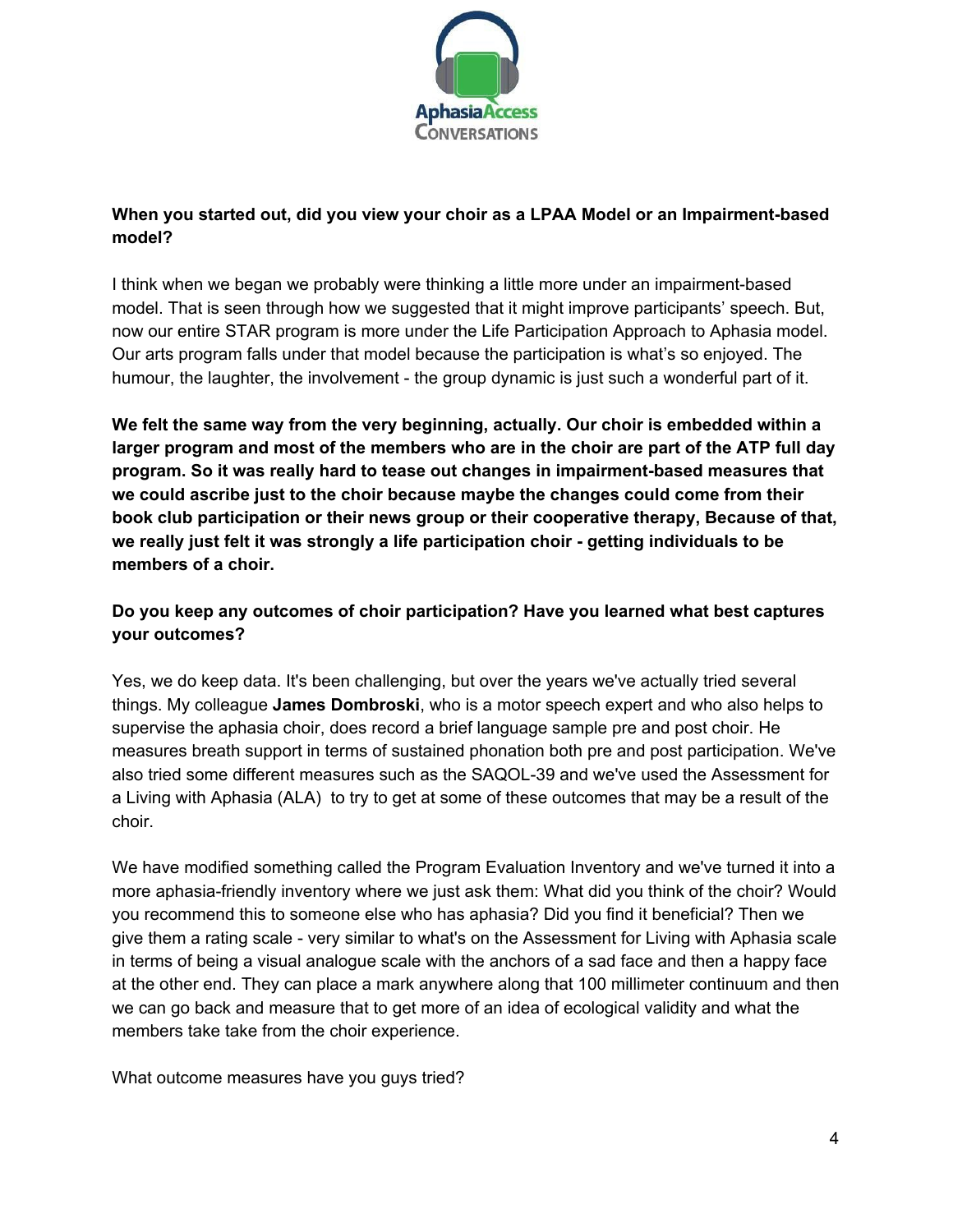

**Again, because our members are part of a larger program, when we started out we didn't have access to being able to take measurements of breath support. We were really interested in things like that because our clients were telling us that they think their breath was getting stronger. We use something similar to your program inventory, but we just called it a Social Validation Survey and we also generated a set of questions specific to the choir and their participation and asking questions about their enjoyment, their ability to participate, and if they felt it was impacting their communication. It was also on a visual scale and we were able to get feedback. The strength and positivity of that initial feedback really helped us to propel and keep going with the choir.**

**I have had the really good fortune to work with a talented graduate student, Madison Cano Fox, who decided that we could capture more outcomes in by doing qualitative interviews with our members and looking at the impact of long-term participation in the choirs. At this point, we have members who've been part of the choir for up to nine years and it really has been a very insightful and rewarding process to do these individual member interviews. We have some preliminary data (15 member interviews) and we're in the midst of analyzing it. I think the qualitative aspect is really able to get at their opinions and we adapted the interviews to really support the clients with aphasia so they can share their opinions and experiences. I think the qualitative approach is maybe one of the best ways to capture the outcomes.**

# **I think one of the challenges in some of the research coming out is the different ways people are trying to capture outcomes in a real life activity like this.**

I completely agree with the qualitative analysis. I'm excited to see what your student finds. Two years ago, we started having a focus group at the end of our two week arts camp and trying to get information from our members - again, using as many aphasia-friendly supports as possible. We haven't analyzed that data yet, but maybe I can find a really good graduate student who is interested in that!

**I'm really excited to see that there has been emerging evidence and research coming out in the literature. I've really appreciated some of the work that's been produced by Laura Fogg Rogers and her colleagues including Ali Talmage and one of the early studies done by Tamplin, Baker, Jones, Way and Lee in 2013 from the Stroke-a-Chord choir in Australia. So we are seeing more and more research and hopefully we'll learn more about what measures do help capture change and I think we'll see that across a variety of areas - both impairment-based measures as well as the impact on confidence and identity. Some of the strongest findings in our initial analysis is the impact on creating a positive identity-based membership in something positive like a choir.**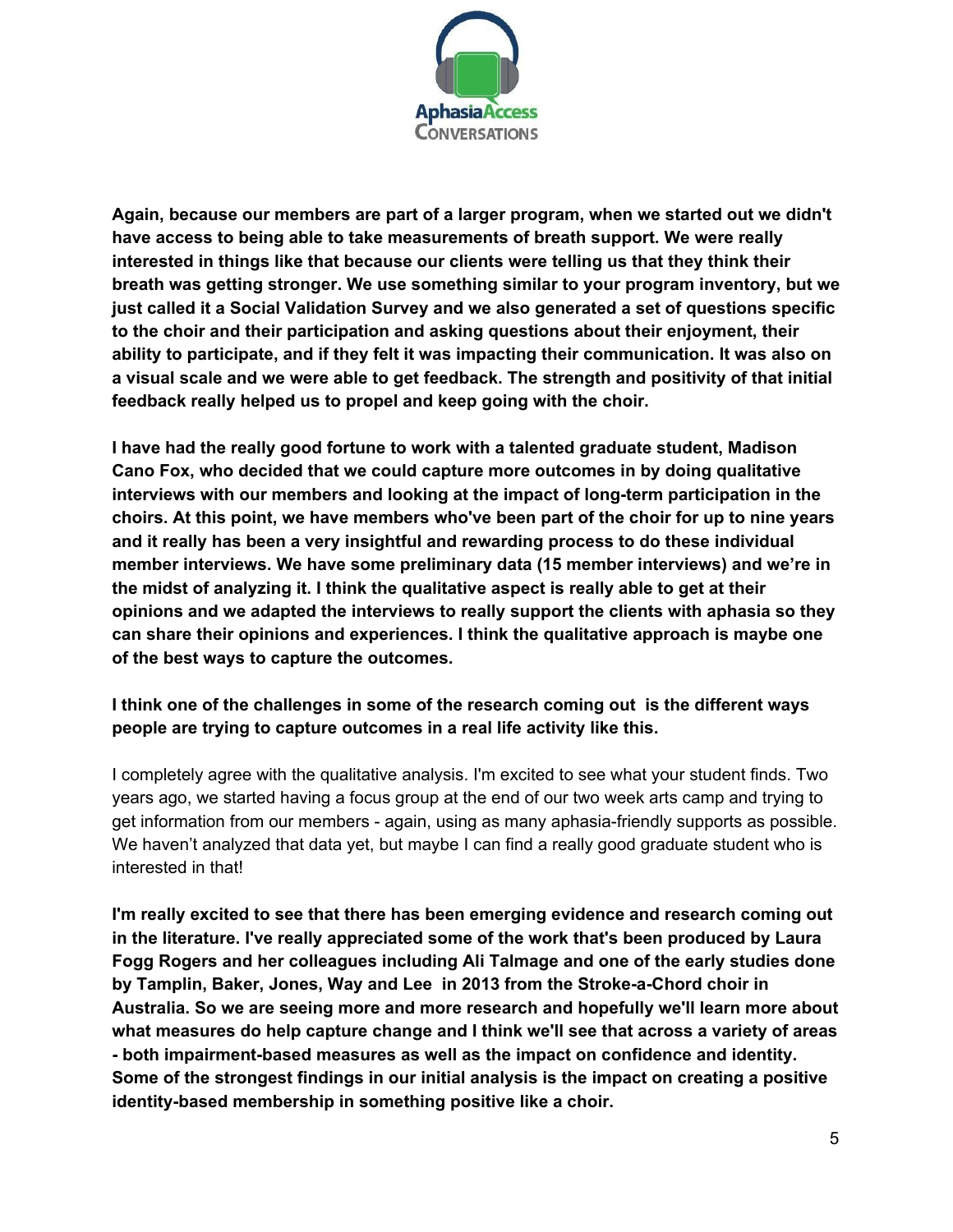

# **Could you talk about the organization of your choir? What are the roles and responsibilities of the director and the students? Does your choir only include people with aphasia?**

We are so fortunate to have had the same director - the woman who was initially a graduate student has graduated and now works in a different state as a speech language pathologist. However, she volunteers her time for two weeks during summer. Her name is **Bryna Price** she's both a music educator and a speech language pathologist. Interestingly, her husband Kyle Pryce serves as our accompanist. Brenna and Kyle are both fabulous musicians and so they actually not only direct and accompany our choir, but they help to arrange some of the music that we sing. They've arranged patriotic medleys as well as pieces they call "Evolution of Music" medleys - where we do different snippets of music from the 1950s, 1960s, 1970s and so on. These are fabulous medleys that the groups really enjoy singing. Bryna also serves as a supervisor because she's a licensed speech language pathologist and so she helps our graduate students in learning how to use facilitated communication techniques and aphasia-friendly strategies.

#### **You have the best of both worlds in that situation!**

**I have to give a shout out to a continuous flow of very talented and committed graduate students in our program who volunteer their time on top of their clinical and academic assignments to lead the Aphasia Tones choir. We usually have one or two new choir directors each year and they can serve for up to two years during the academic year. I wish I could list them all here because each and every one of them has contributed so much to our evolution as a choir and we're so fortunate that so many students come in with singing backgrounds into our field.**

We are fortunate in that regard. I'll also have some students who have never sung in a formal group and they will be a little hesitant. I encourage them to give it a try and show all of the members that it's a fun new skill to learn for everyone.

#### **We meet once a week during the school year. You meet eight days across two weeks, correct?**

Right. Monday through Thursday. During our very first summer, we did do once a week across eight weeks, but the feedback that some of our members gave us was that they would rather that time be compressed so that they could take vacations. So, the next year is when the day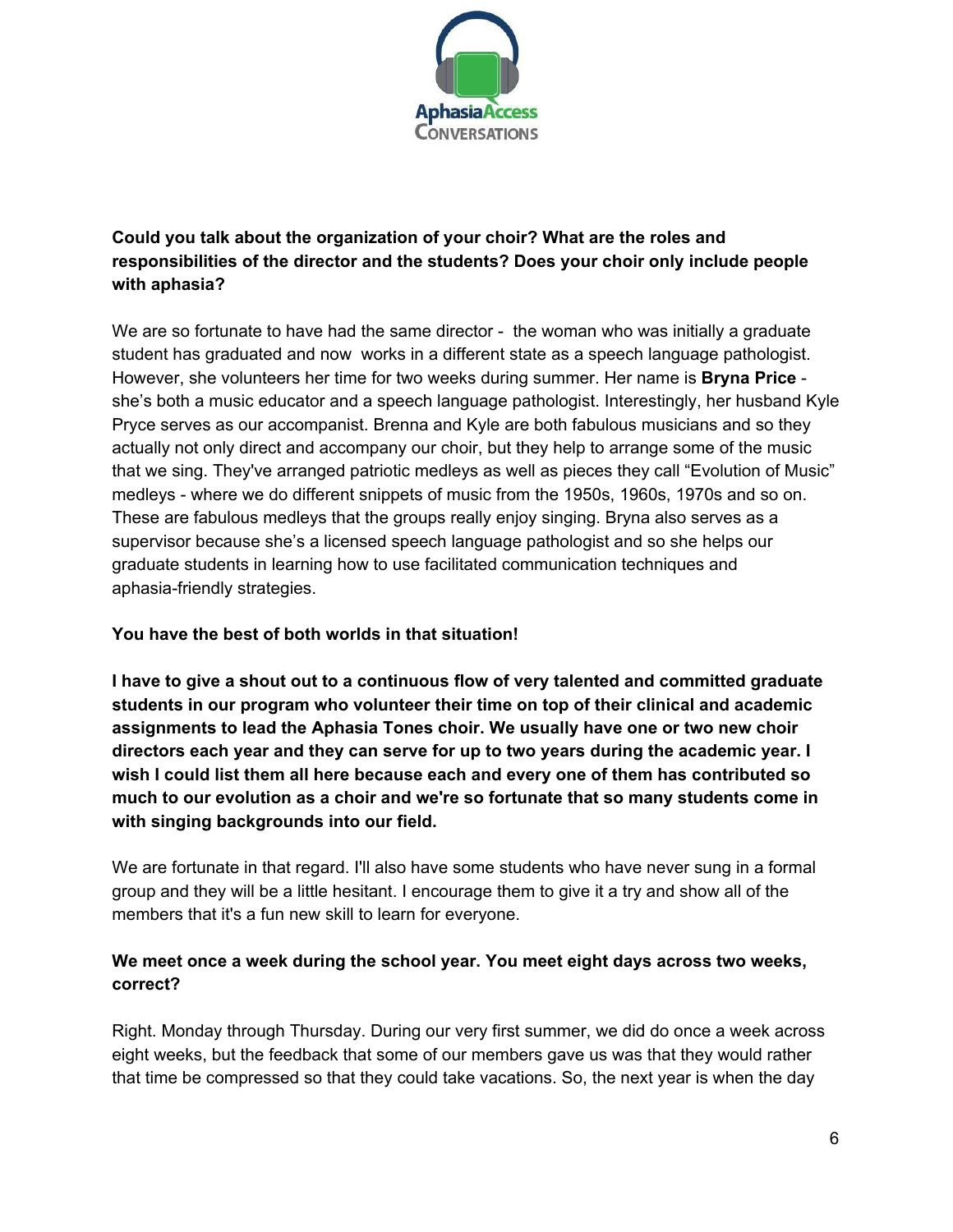

camp idea was born and we've been doing eight days over two weeks for the last several years and it's worked quite well. This means that we only have eight rehearsals before our concerts.

# **We only have eight rehearsals in the quarter so I think it all evens out. Does your choir just include individuals with aphasia or do you include others?**

It's mostly just individuals with aphasia, however, we have added a few people who have primary progressive aphasia because they voiced an interest and it has gone very well. What about your groups?

**It is primarily the individuals with aphasia since that's what our program focuses on. There are lots of choirs that include caregiver's quite successfully and feel that's very positive.There are also mixed neuro-communication disorder choirs like the one Fogg-Rodgers and Talmage have studied that involves clients with both aphasia and Parkinson's Disease and they've developed a very successful model. I know choir composition can be done a lot of different ways. When we asked our members if they'd like us to open it up to include caregivers, they told us "no". We're sticking with aphasia only, but truth be told, our student clinicians and volunteers sing along sometimes. It's just too hard to resist.**

We do as well!

#### **Could you share what a typical rehearsal might look like for your group?**

Our choir director starts us off with warm-ups. She has a large white dry erase board at the front of the room and she's very adept at using it to support what she's saying and she visually shows people what she wants them to do with breath support or sustained phonation or singing different notes using a high or low dots on the board. It works very well. We go through warm-ups for the first few minutes. Then we begin rehearsing our songs. We work on anywhere from five to eight songs in preparation for our concert. And so she works different songs on different days and different parts of those songs. Because Bryna is a musician it's very important to her that our members have actual music in front of them. I know some choirs use just text which works great too but are our members actually see the music and we have enlarged the lyrics or the words on the page for easier reading. But the words are underneath the actual notes that are to be sung and then they're looking at an actual music staff. During our rehearsals, she requires that all members have a pencil and she will have them mark their music - things like dynamics, tempo, emphasis on certain sounds, when to hold a note, or when to watch her if she's going to slow down - just like some other choirs that I've been in. She's very passionate about this and it works. Our members are eager to make these marking. For some, it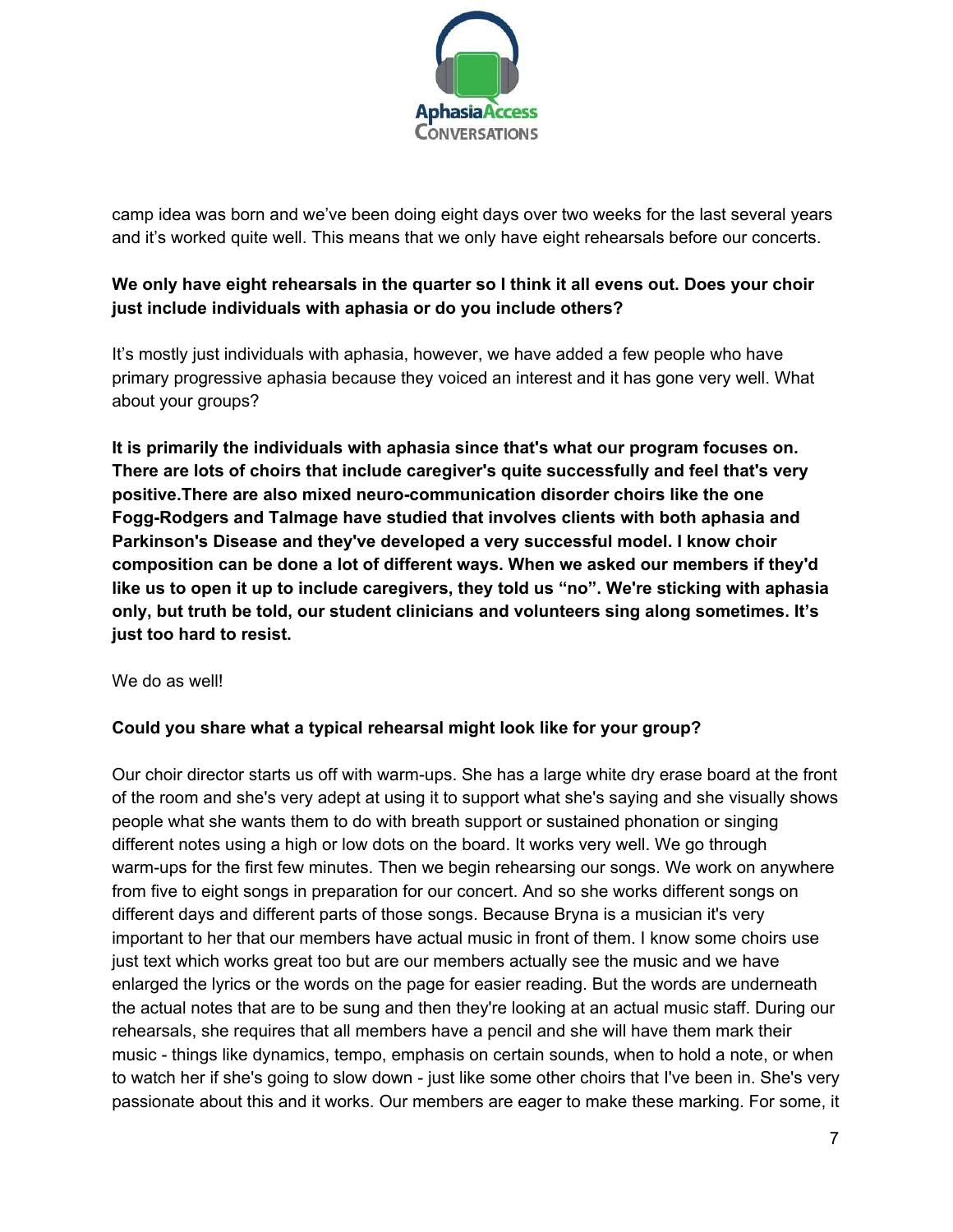

may be a copy task while others may be able to do it on their own. She accommodates all levels and needs and this has been a really interesting part for us. We also take water breaks. Everyone has their own water bottles. We rehearse for about an hour and 15 minutes every day during those two weeks.

# **So good vocal hygiene!**

**I'd like to give a nod to Kagan and Gailey's reference to communication ramps and how you've tried to put those in place throughout your rehearsal. We'd like to use the model participation at every level so when we structure our rehearsal we're looking all the time at how we support participation at every level regardless of the severity of the aphasia. We've never used the musical notes so I think that's fascinating. We do text only and sometimes we will create powerpoints that will illustrate the meaning of the song. Each** line of text will have a picture. We'll do that when we are first rehearsing the songs so the **clients have the opportunity to understand the lyrics of popular music. After that we just go to large font and we number each stanza and we hold up big numbers so choir members know which stanza to go to. They also mark dynamics in but just write them onto the lyrics. So, it's a little different but it's very fun to hear different ways to approach it.**

**I know that music selection is always a hot topic. Should you do only familiar music versus new songs? Are there an favorite songs that have become anthems for your group?**

Every summer we've had a whole completely different set of songs. But I have been so amazed at the ones that are well liked and our choir director will often have folks take a vote on which ones they want to do. We've done every genre. We've done some traditional hymns, patriotic songs, and things like "Peace in the Valley" and "The Lion Sleeps Tonight". One of the favorites was "The Banana Boat Song". So a lot of variety and it's been a fun experience. How about you?

**We started off making the assumption that we needed to use highly familiar songs in order to promote success because they'd be more accessible to the clients. The first couple of years we used a lot of Beatles songs, but then we slowly started to expand because what we found is that our members really want to have some challenge. So that's when we started to introduce new music and I give my graduate students credit for their awareness of popular music and being able to expand the repertoire. They've brought in songs by artists like Coldplay and Katy Perry - just a wide variety of songs**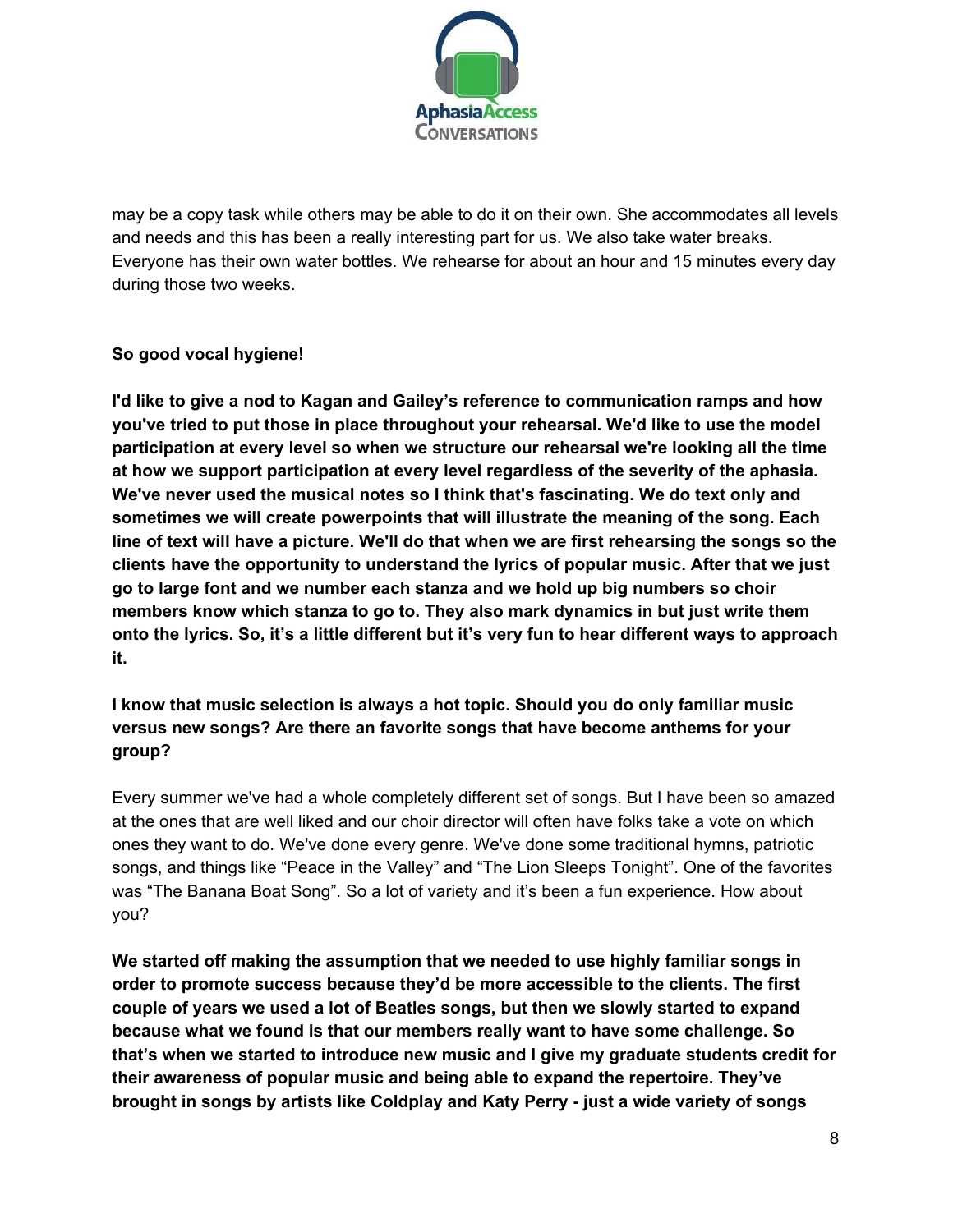

**that clients have had to learn. They love it. We think we can put it within the Environmental Press framework that Hoepner, Sather and colleagues have discussed where people do well when you set the challenge at an appropriate level.**

We do the same. It's a mixture and some people seem to like that extra challenge and push while others really like the more classic and familiar tunes. We've tried a mix and it works well.

**What has been a little more challenging is that new members come in and can feel a little more overwhelmed because we've taken on such new music and the new members are not getting the same opportunity to start up and get used to all these nice familiar music things that they can get comfortable with. So, we're having to balance the challenge of new music and keeping new members comfortable in a comfortable zone with familiar music.**

**You've already mentioned that you perform and we also do performances throughout the year. We're just delighted to get to sing at our state convention, for CSHA, and we do an end of the year Aphasia Awareness concert. You've done a wonderful job promoting advocacy and awareness through your performance. Do you do one performance or do you do others as well?**

Just the one performance right now, but we do pass out aphasia-friendly invitations for our members to give to all of their friends, family, and neighbors. On our program, we try to always explain what Aphasia is and encourage people to learn more about aphasia if they're interested.

**So it really serves a dual role, both aphasia advocacy and client engagement. That's one of the magic pieces of being part of the aphasia choir. I just love that our members have this opportunity to see themselves in a new light--we say in the limelight. Instead of being seen as an individual with aphasia, they are seen as someone who is a member of a choir. That seems to have a positive impact.**

# **What do you think the benefits have been for your members? Have you noted any changes over time?**

Oh yes. I think this psycho-social component is huge. I watch them transform on the night of the concert. We don't really have costumes. We wear black shirts and we provide red bandanas. Family members are amazed that their family member is up on the stage with the choir performing and our members seem to take such pride in finding a post-aphasia identity and having it reinforced in a very positive way. I just don't think there are many things that can compete with aphasia choir for accomplishing this because it has worked so well.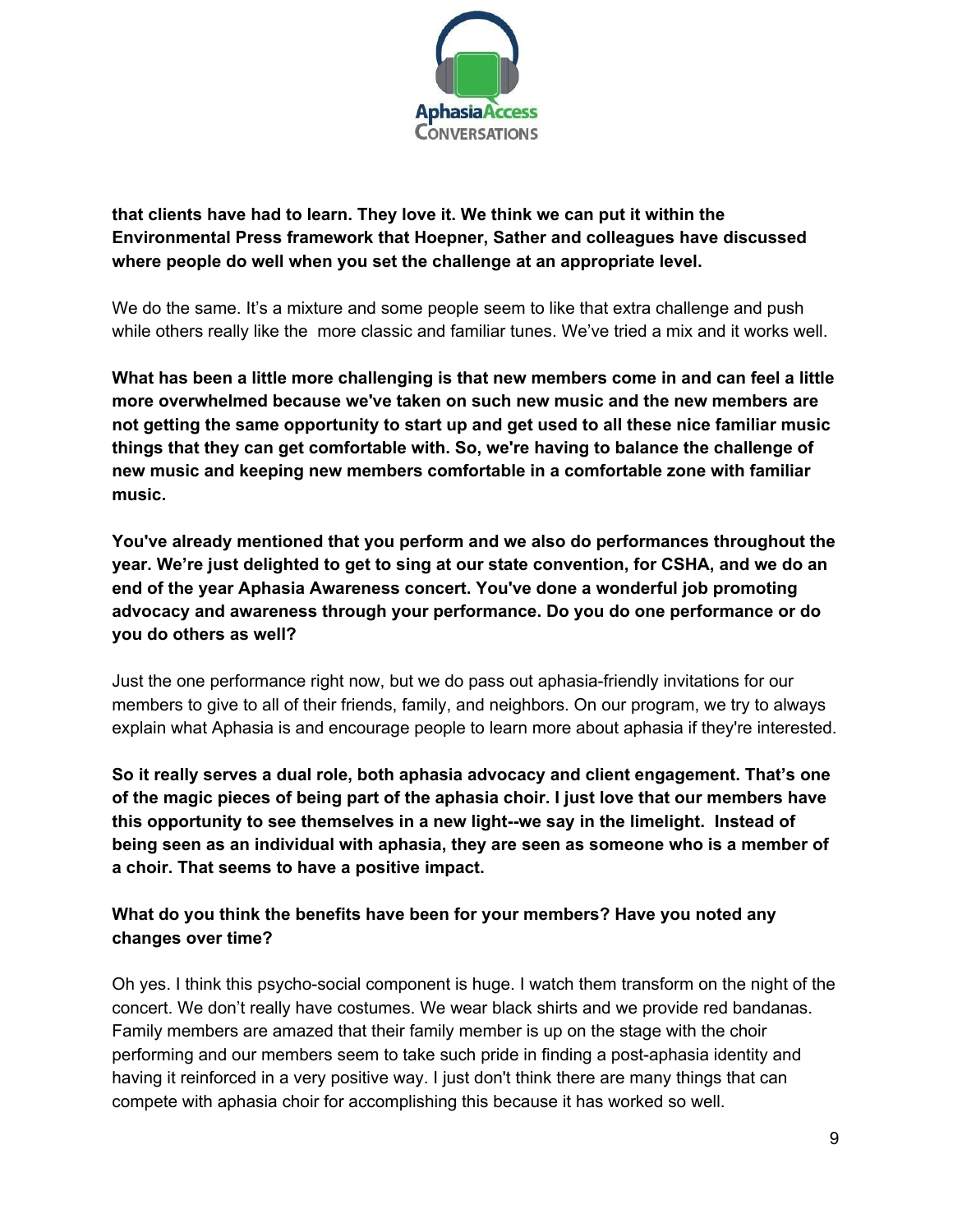

#### **Do you have any stories you want to share?**

I remember one man here. He came from a long term care facility and they transported him every day. His daughter and two of the employees of the long term care facility reported that before he began coming he tended to stay in bed and they felt he was probably clinically depressed. Within our two week program, they saw a change in his demeanor. He got himself out of bed and dressed every day. He interacted with more people at the long term care facility and they really felt that all these changes were due to his participation in our arts program. That was heartwarming.

#### **Do you have any advice for someone who wants to start a choir?**

It can be done. It's an awesome experience and there are people such as yourself, Ellen, who can provide some wonderful resources. It's not difficult to do and the benefits are many.

# **We'll take a little shift from just the choir focus and quickly ask you: What are some reasons that you continue to support Aphasia Access through your continued membership?**

I am grateful for the podcast, the webinars, and the educational videos that are available to members. For me, it's an honor because many of my heroes - the pioneers in the world aphasia - they are involved in this organization and I'm honored to be a part of it.

# **I couldn't agree more. I want to thank you, Melinda, for your time and for sharing your expertise.**

**For more information on Aphasia Access and to access our growing library of materials, go to www.aphasiaaccess.org. If you have an idea for a future podcast series or topic, email us at [info@aphasiaaccess.org](mailto:info@aphasiaaccess.org).**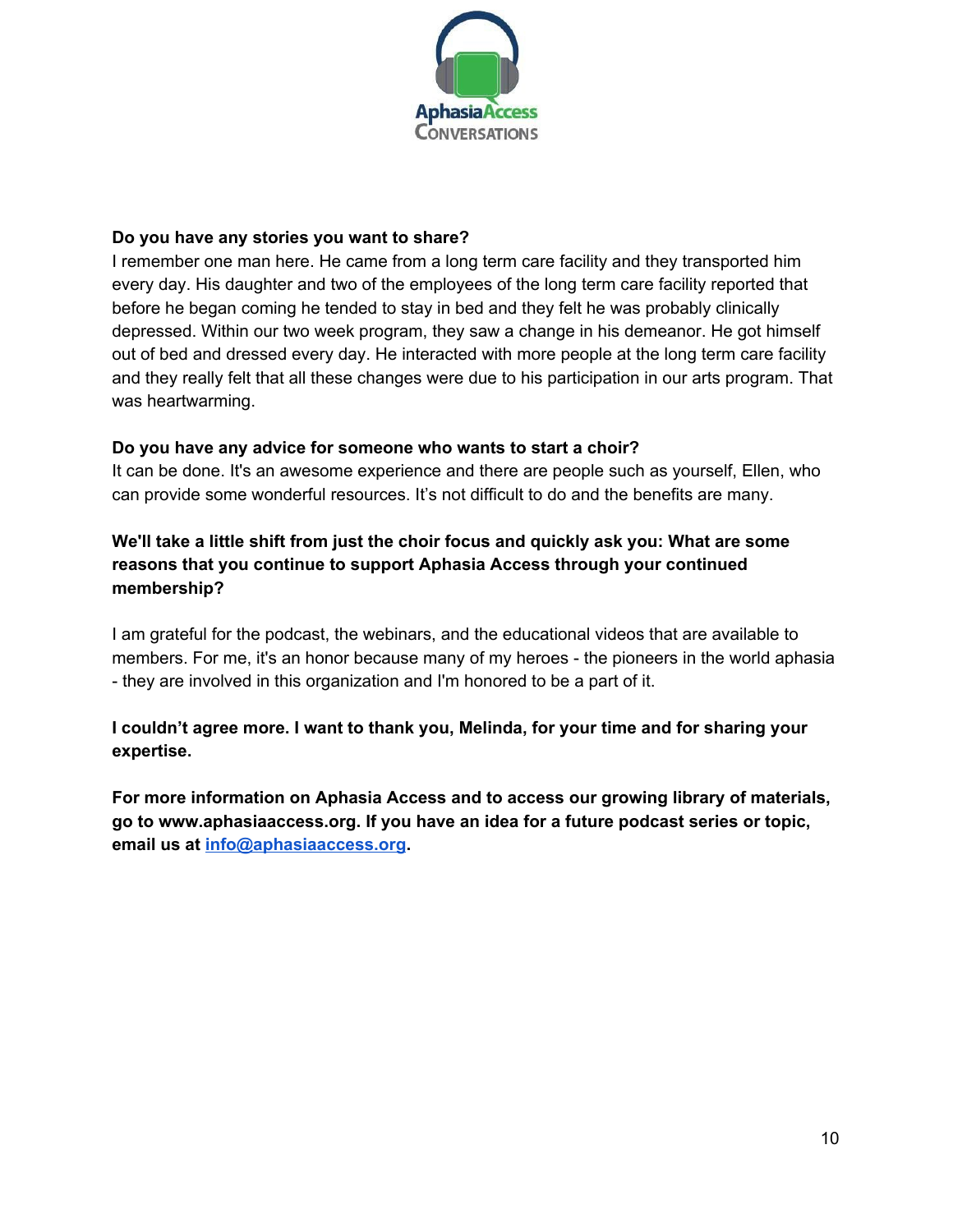

**Links:** This is a very small sample of the many videos or resources available on the internet when searching for aphasia choirs. It is not a comprehensive list by any means (my apologies if I didn't include your choir), but rather it showcases a variety of worldwide aphasia choirs.

Facebook Group: Aphasia Choirs Go Global (closed group; request membership)

Adler Aphasia Center Tip of My Tongue <https://www.youtube.com/watch?v=AWQIxPnGvcs>

Aphasia Choir Full Film featuring Bath Aphasia Choir [https://www.youtube.com/watch?v=UMV6ZaUF0-s&fbclid=IwAR0PvAs7PvdVrllEVUJOLV6phfC](https://www.youtube.com/watch?v=UMV6ZaUF0-s&fbclid=IwAR0PvAs7PvdVrllEVUJOLV6phfCwh_fx3ryhFHUVCrg_FRQ-t0_RNmc02ek) [wh\\_fx3ryhFHUVCrg\\_FRQ-t0\\_RNmc02ek](https://www.youtube.com/watch?v=UMV6ZaUF0-s&fbclid=IwAR0PvAs7PvdVrllEVUJOLV6phfCwh_fx3ryhFHUVCrg_FRQ-t0_RNmc02ek)

Bay Area Proud: Aphasia Tones Choir from California State University East Bay [https://www.nbcbayarea.com/news/local/Finding-Their-Voice-Aphasia-Patients-At-CSU-East-Ba](https://www.nbcbayarea.com/news/local/Finding-Their-Voice-Aphasia-Patients-At-CSU-East-Bay-Form-Singing-Group-366949861.html) [y-Form-Singing-Group-366949861.html](https://www.nbcbayarea.com/news/local/Finding-Their-Voice-Aphasia-Patients-At-CSU-East-Bay-Form-Singing-Group-366949861.html) Brainwaves Choir Original Song - 'Aphasia' <https://www.youtube.com/watch?v=dPtS12ntQv8>

The CeleBRation Choir (mixed neurogenic communication disorders choir) <https://www.youtube.com/watch?v=DqtMTi37GJk>

La Coral Canta Sant Pau, et felicita el Nadal 2017 [https://www.youtube.com/watch?v=AOGq9YlxTOs&fbclid=IwAR0AmzBDY7yJ5dtuuU923jaAy2d](https://www.youtube.com/watch?v=AOGq9YlxTOs&fbclid=IwAR0AmzBDY7yJ5dtuuU923jaAy2dnwtAKd4wxAbPlBDSS4X7k0eHGyUq6vTk) [nwtAKd4wxAbPlBDSS4X7k0eHGyUq6vTk](https://www.youtube.com/watch?v=AOGq9YlxTOs&fbclid=IwAR0AmzBDY7yJ5dtuuU923jaAy2dnwtAKd4wxAbPlBDSS4X7k0eHGyUq6vTk)

The Loud and Proud Singers from the Aphasia Friendship Center <https://aphasiacentermi.org/chorus.html>

Loyola Clinical Centers Aphasia Chorus [https://www.youtube.com/watch?v=O-\\_eKvYHHBU&feature=youtu.be](https://www.youtube.com/watch?v=O-_eKvYHHBU&feature=youtu.be)

The Mumbles Aphasia Choir <https://www.youtube.com/watch?v=iQQUOeKIUuE&t=56s>

Sing It Out: Unique Choir Helps Aphasia Survivors featuring Texas Tech choir <https://www.youtube.com/watch?v=NQtpwrAuIbA>

Stroke\_a\_Chord Choir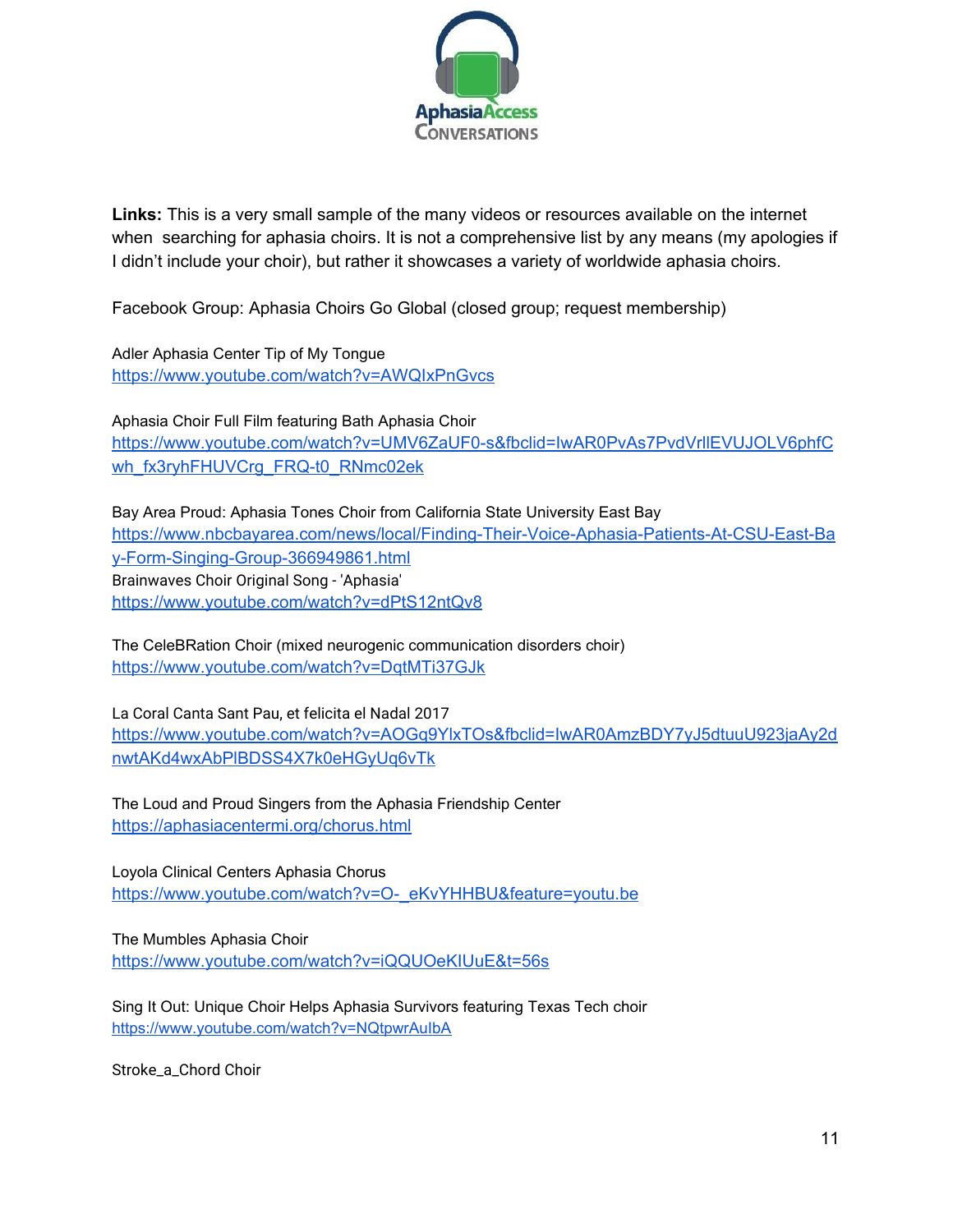

[https://drive.google.com/open?id=1TNDAyfZds0PkI17\\_SWEe5-Jgg3YIu\\_Wf&fbclid=IwAR2rcVx](https://drive.google.com/open?id=1TNDAyfZds0PkI17_SWEe5-Jgg3YIu_Wf&fbclid=IwAR2rcVxQQoemMpH-ZdlyLhuqmmfYP0xq7GeASbrV1sKFmpID-Omja7a3kgI) [QQoemMpH-ZdlyLhuqmmfYP0xq7GeASbrV1sKFmpID-Omja7a3kgI](https://drive.google.com/open?id=1TNDAyfZds0PkI17_SWEe5-Jgg3YIu_Wf&fbclid=IwAR2rcVxQQoemMpH-ZdlyLhuqmmfYP0xq7GeASbrV1sKFmpID-Omja7a3kgI) And <https://www.youtube.com/watch?v=xrclnZDqJRc&feature=youtu.be>

University of New Mexico NeuroChoir Virtual Choir Experience [https://www.youtube.com/watch?v=guU\\_uRaFbHI](https://www.youtube.com/watch?v=guU_uRaFbHI)

Voices Moving Forward Aphasia Choir Minnesota Connect Aphasia Now <https://mncan.org/aphasia-choir-2/>

#### **Selected References:**

Ansdell, G., & Pavlicevic, M. (2004). *Community music therapy*. Jessica Kingsley Publishers.

Cohen, G. (2006). Research on creativity and aging: The positive impact of the arts on health and illness. *Generations*, *30*(1), 7-15.

Dessau, L. Why Sing?Originally posted on Aphasia Institute website. Retrieved from Aphasia Now website on November 27, 2018 from http://www.aphasianow.org/Aphasia\_Recovery/Alternative\_Aphasia\_therapies/Linda\_Dessau\_1/

Fogg-Rogers, L., Buetow, S., Talmage, A., McCann, C. M., Leão, S. H., Tippett, L., ... & Purdy, S. C. (2016). Choral singing therapy following stroke or Parkinson's disease: An exploration of participants' experiences. *Disability and rehabilitation*, *38*(10), 952-962.

Cano Fox, M., Bernstein-Ellis, E., Mahendra, N. (2018) Choirs Lift Up: The Impact of Participation in Aphasia Choirs on Identity and Well Being. Presentation at the American Speech-Language-Hearing Association Conference, Boston, Massachusetts.

Cano Fox, M., Bernstein-Ellis, E. Alonso, M. (2018) Participation at Every Level: Aphasia Tones Choir Protocol and SLP's Role in Promoting Access. Presentation at the American Speech-Language-Hearing Association Conference, Boston, Massachusetts.

Jones, B., Bernstein-Ellis, E., Rose, M., Mahendra, N. (2013) Aphasia Choirs Go Global: An International Survey Comparing Stucture, Goals, and Outcome Measures. Poster presented at the American Speech-Language-Hearing Association Conference, Chicago, Illinois.

Johnson, J. K., Louhivuori, J., Stewart, A. L., Tolvanen, A., Ross, L., & Era, P. (2013). Quality of life (QOL) of older adult community choral singers in Finland. International Psychogeriatrics, 25(07), 1055-1064. doi:10.1017/s1041610213000422